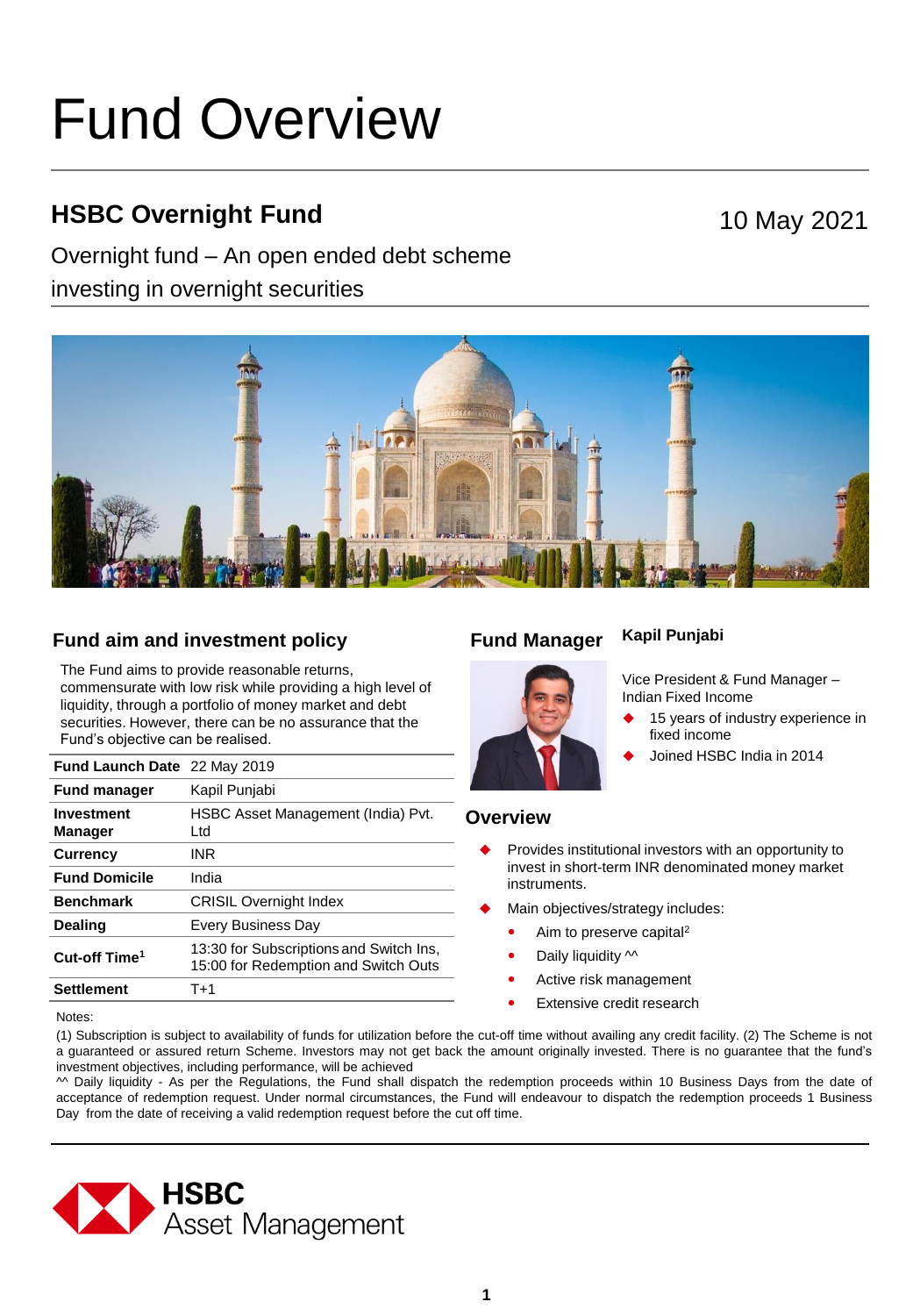# **Portfolio characteristics**

| Yield to Maturity <sup>1</sup> | 3.34%  |
|--------------------------------|--------|
| Current AUM (~INR m)           | 4636.8 |
| Current WAM <sup>2</sup>       | 1 day  |
| <b>Maximum Maturity</b>        | 1 day  |
| Maximum WAM <sup>3</sup>       | 1 day  |

# **Fund Information**

|                        | <b>Features</b> |
|------------------------|-----------------|
| <b>Current NAV</b>     | INR 1,075.7524  |
| <b>Settlement Date</b> | $T+14$          |

| <b>Fund Name</b>       | <b>Total Expense Ratio (TER)</b><br>(as of 30 April 2021) | <b>Minimum Application</b><br>Amount (Rs) | <b>Minimum Redemption/</b><br><b>Switch Account (Rs)</b> |
|------------------------|-----------------------------------------------------------|-------------------------------------------|----------------------------------------------------------|
| <b>HOF</b>             | $0.26\%$ <sup>3</sup>                                     | 5.000                                     | 1.000                                                    |
| <b>HOF Direct Plan</b> | $0.11\%$ <sup>3</sup>                                     | 5.000                                     | 1.000                                                    |

HSBC Mutual Fund/HSBC Asset Management (India) Private Limited would update the current expense ratios (TER) on its website at least three working days prior to the effective date of the change. Details of such changes can be referred on the following link under the Daily TER section:<https://www.assetmanagement.hsbc.co.in/en/mutual-funds>

Source: HSBC Global Asset Management, data as of 30 April 2021

Notes:<br>1.

- TYTM Based on investment amount
- 2. The Weighted Average Maturity (WAM) of the fund
- 3. TER is annualized and Includes GST on Investment Management fees
- 4. As per the local regulations, the fund shall dispatch the redemption proceeds within 10 business days from the date of acceptance of redemption request. Under normal circumstances, the Fund will endeavour to dispatch the redemption proceeds within 1 business day from the date of receiving redemption request.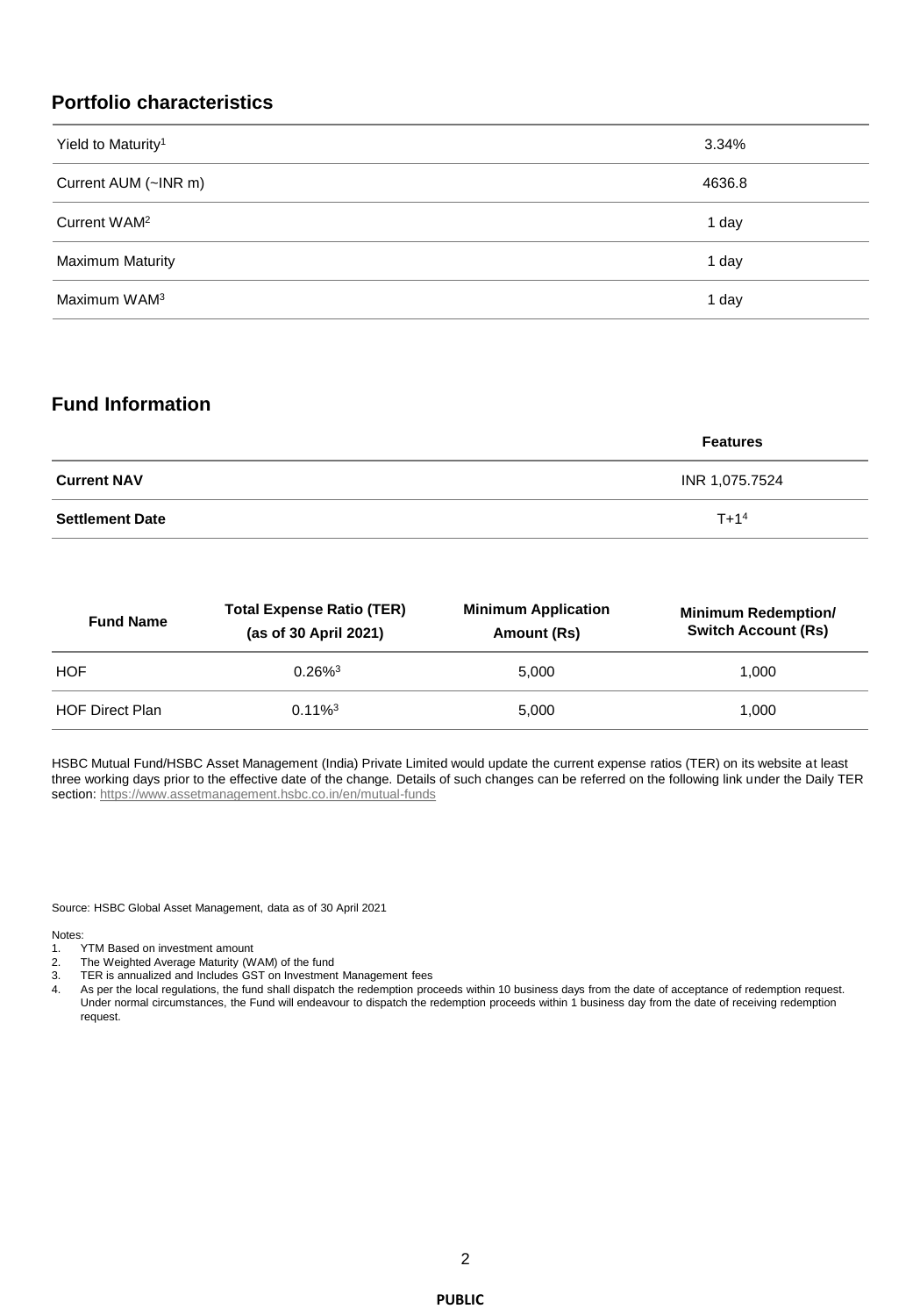# **Portfolio Compositions<sup>1</sup>**

# **Credit Quality Mix – local\* Instrument Mix credit rating agencies' short-term ratings**



#### **Top 10 issuers/counterparties % NAV**

| Cash Equivalent                    | 100.000% |
|------------------------------------|----------|
| <b>TREPS</b>                       | 5.144%   |
| Reverse Repos                      | 94.589%  |
| Net Current Assets:                | 0.267%   |
| Total Net Assets as on 30-Apr-2021 | 100.000% |

## **Investment process and team**

Our investment process is active, fundamental and value driven. It combines qualitative top-down analysis of macroeconomic and market dynamics, with structured bottom-up research into individual bond issuers and fixed income securities. While investment decisions are taken locally to ensure focus and accountability, our portfolio managers in India are able to access the expertise and experience of our investment professionals worldwide in order to gain a truly global perspective.

The Fund is managed in India by Kapil Punjabi, who has over 15 years of investment experience. The team in India benefits from the broader HSBC Global Asset Management Liquidity team which manages over USD126.8 billion<sup>2</sup> in money market assets across 11 currencies globally.

Notes:

1. Subject to change without notice.

2. Data as at September 2020

Source: HSBC Global Asset Management, All data as on 30 April 2021 except otherwise mentioned

The rating mentioned above refers to the local credit rating in India. The rating criteria and methodology used by Indian local rating agencies may be different from those adopted by most of the established international credit rating agencies. Therefore, the Indian local credit rating system may not provide an equivalent standard for comparison with securities rated by international credit rating agencies.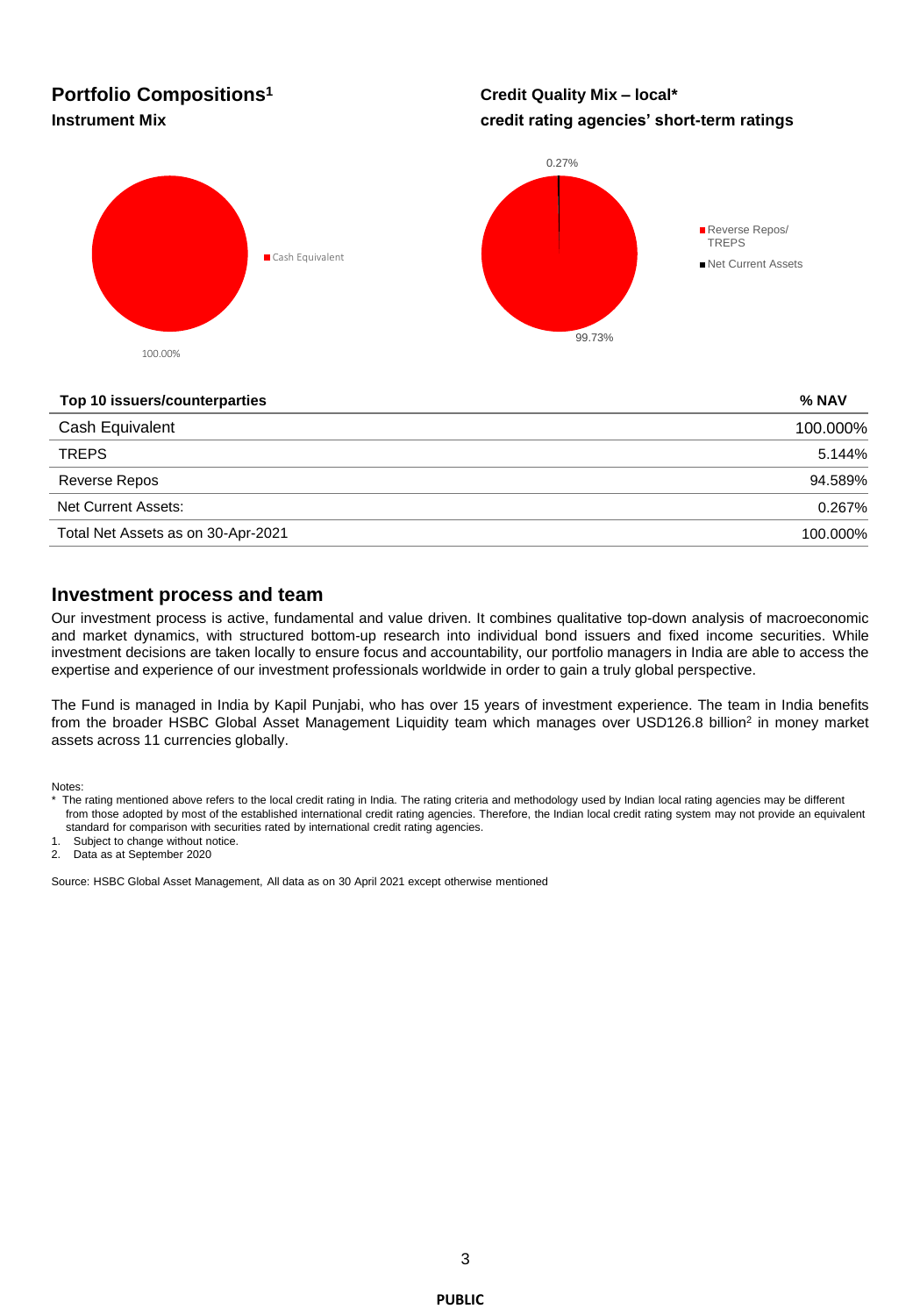# **Lump sum investment performance**

#### **Funds Managed by Kapil Punjabi (Total Schemes Managed 8)**

| <b>HSBC Overnight Fund</b>                              |           |                          |           |                       |           |                       |                        |                       |                        |  |
|---------------------------------------------------------|-----------|--------------------------|-----------|-----------------------|-----------|-----------------------|------------------------|-----------------------|------------------------|--|
| <b>Fund / Benchmark</b><br>(Value of ₹10,000 invested)  | 1 Year    |                          | 3 Years   |                       | 5 Years   |                       | <b>Since Inception</b> |                       | nception               |  |
|                                                         | Amount in | <b>Returns</b><br>$(\%)$ | Amount in | <b>Returns</b><br>(%) | Amount in | <b>Returns</b><br>(%) | Amount in              | <b>Returns</b><br>(%) | Date                   |  |
| <b>HSBC Overnight Fund</b>                              | 10.297    | 2.97                     | <b>NA</b> | <b>NA</b>             | <b>NA</b> | <b>NA</b>             | 10.755                 | 3.82                  | m                      |  |
| Scheme Benchmark (CRISIL Overnight<br>Index)            | 10.313    | 3.13                     | <b>NA</b> | <b>NA</b>             | <b>NA</b> | <b>NA</b>             | 10.790                 | 3.99                  | 22-May<br>$\mathbf{c}$ |  |
| Additional Benchmark (Nifty 1D Rate Index)*             | 10.313    | 3.13                     | <b>NA</b> | <b>NA</b>             | <b>NA</b> | <b>NA</b>             | 10.790                 | 3.99                  |                        |  |
| Additional Benchmark (CRISIL 1 Year T-Bill<br>$Index)*$ | 10.373    | 3.73                     | <b>NA</b> | <b>NA</b>             | <b>NA</b> | <b>NA</b>             | 11.195                 | 5.97                  |                        |  |

Past performance may or may not be sustained in the future.

The said Fund is managed by Kapil Punjabi Effective (22 May 2019)

#### **Funds Managed by Kapil Punjabi (Total Schemes Managed 8)**

| <b>HSBC Cash Fund 1</b>                                              |        |                       |                |                               |        |         |        |                              |        |                          |        |                                      |        |                      |              |
|----------------------------------------------------------------------|--------|-----------------------|----------------|-------------------------------|--------|---------|--------|------------------------------|--------|--------------------------|--------|--------------------------------------|--------|----------------------|--------------|
| <b>Fund / Benchmark</b><br>(Value of $\overline{5}$ 10,000 invested) | 7 Days |                       |                | 15 Days                       |        | 30 Days |        | 1 Year                       |        | 3 Years                  |        | 5 Years                              |        | 용<br>Since Inception |              |
|                                                                      | in ₹   | Amount Returns<br>(%) | Amount<br>in ₹ | Returns Amount Returns<br>(%) | in ₹   | $(\% )$ | in ₹   | Amount Returns Amount<br>(%) | in ₹   | <b>Returns</b><br>$(\%)$ | in ₹   | Amount Returns Amount Returns<br>(%) | in ₹   | (%)                  | Date         |
| <b>HSBC Cash Fund</b>                                                | 10.006 | 2.99                  | 10.013         | 3.13                          | 10,026 | 3.11    | 10.331 | 3.31                         | 11.776 | 5.58                     | 13.463 | 6.12                                 | 20.431 | 7.44                 | 0            |
| <b>Scheme Benchmark (CRISIL</b><br>Liquid Fund Index)                | 10.007 | 3.47                  | 10.015         | 3.55                          | 10.030 | 3.61    | 10.395 | 3.95                         | 11.894 | 5.93                     | 13.603 | 6.34                                 | 20.488 | 7.47                 | c<br>ິ<br>0  |
| <b>Additional Benchmark</b><br>(CRISIL91DavT-BillIndex)*             | 10.007 | 3.62                  | 10.015         | 3.54                          | 10.032 | 3.84    | 10.353 | 3.53                         | 11.786 | 5.61                     | 13.361 | 5.96                                 | 19.797 | 7.10                 | $\mathbf{v}$ |
| <b>Additional Benchmark</b><br>(CRISIL1YearT-BillIndex)*             | 10,006 | 3.31                  | 10.013         | 3.23                          | 10,035 | 4.28    | 10,031 | 3.73                         | 10,053 | 6.46                     | 10,053 | 6.43                                 | 19,641 | 7.01                 |              |

Past performance may or may not be sustained in the future. The said Fund is managed by Kapil Punjabi Effective (14 March 2014)

| Funds Managed by Kapil Punjabi (Total Schemes Managed 8)                |           |                |           |                |           |                       |                        |                       |   |  |  |
|-------------------------------------------------------------------------|-----------|----------------|-----------|----------------|-----------|-----------------------|------------------------|-----------------------|---|--|--|
| <b>HSBC Ultra Short Duration Fund</b>                                   |           |                |           |                |           |                       |                        |                       |   |  |  |
| <b>Fund / Benchmark</b><br>(Value of ₹10,000 invested)                  | 1 Year    |                |           | 3 Years        |           | 5 Years               | <b>Since Inception</b> |                       |   |  |  |
|                                                                         | Amount in | Returns<br>(%) | Amount in | Returns<br>(%) | Amount in | <b>Returns</b><br>(%) | Amount in              | <b>Returns</b><br>(%) | п |  |  |
| <b>HSBC Ultra Short Duration Fund</b>                                   | 10.460    | 4.60           | <b>NA</b> | <b>NA</b>      | <b>NA</b> | <b>NA</b>             | 10.612                 | 4.86                  |   |  |  |
| <b>Scheme Benchmark (CRISIL Ultra</b><br><b>Short Term Debt Index)</b>  | 10,529    | 5.29           | <b>NA</b> | <b>NA</b>      | <b>NA</b> | <b>NA</b>             | 10,702                 | 5.57                  | ၓ |  |  |
| <b>Additional Benchmark (NIFTY Ultra</b><br>Short Duration Debt Index)* | 10.469    | 4.69           | <b>NA</b> | <b>NA</b>      | <b>NA</b> | <b>NA</b>             | 10.640                 | 5.08                  |   |  |  |
| <b>Additional Benchmark (CRISIL 1 Year</b><br>T-Bill Index)*            | 10,373    | 3.73           | <b>NA</b> | <b>NA</b>      | <b>NA</b> | <b>NA</b>             | 10,673                 | 5.33                  |   |  |  |

Past performance may or may not be sustained in the future.

The said Fund is managed by Kapil Punjabi Effective (29 January 2020)

Past performance may or may not be sustained in the future. Refer note below.

Pursuant to the circular issued by SEBI on 'Categorization and Rationalization of the Schemes, there has been change in the fundamental attribute(s) of the aforesaid scheme(s) effective Mar 14, 2018.

\*Additional benchmark as per SEBI circular no. SEBI/HO/IMD/DF2/CIR/P/2021/024 dated March 04, 2021

<sup>1</sup> Pursuant to SEBI circular dated Sept 13, 2012, certain Plans / Options within the schemes have been discontinued to comply with a single plan structure. Since there was no continuous NAV history available for the surviving Plan prior to 19 May 2011, returns since the said date have been considered for calculating performance. The inception date of HSBC Cash Fund however is 4 December 2002.

The performance details provided herein are of other than Direct Plan - Growth Option. Returns on Rs 10,000 are point-to-point returns for the specific time period, invested at the start of the period. The returns for the respective periods are provided as on last available NAV of March 2021 for the respective Schemes. Returns 1 year and Above are Compounded Annualised. Load is not taken into consideration for computation of performance. Different plans shall have a different expense structure. The expenses of the Direct Plan under the Scheme will be lower to the extent of the distribution expenses / commission charged to the Other than Direct Plan. The performance data of the scheme(s) managed by the respective Fund Manager which has/have not completed 6 months is not provided. Considering the varying maturities of the close ended schemes, the performance of close-ended schemes is not provided as it is strictly not comparable with that of open ended schemes.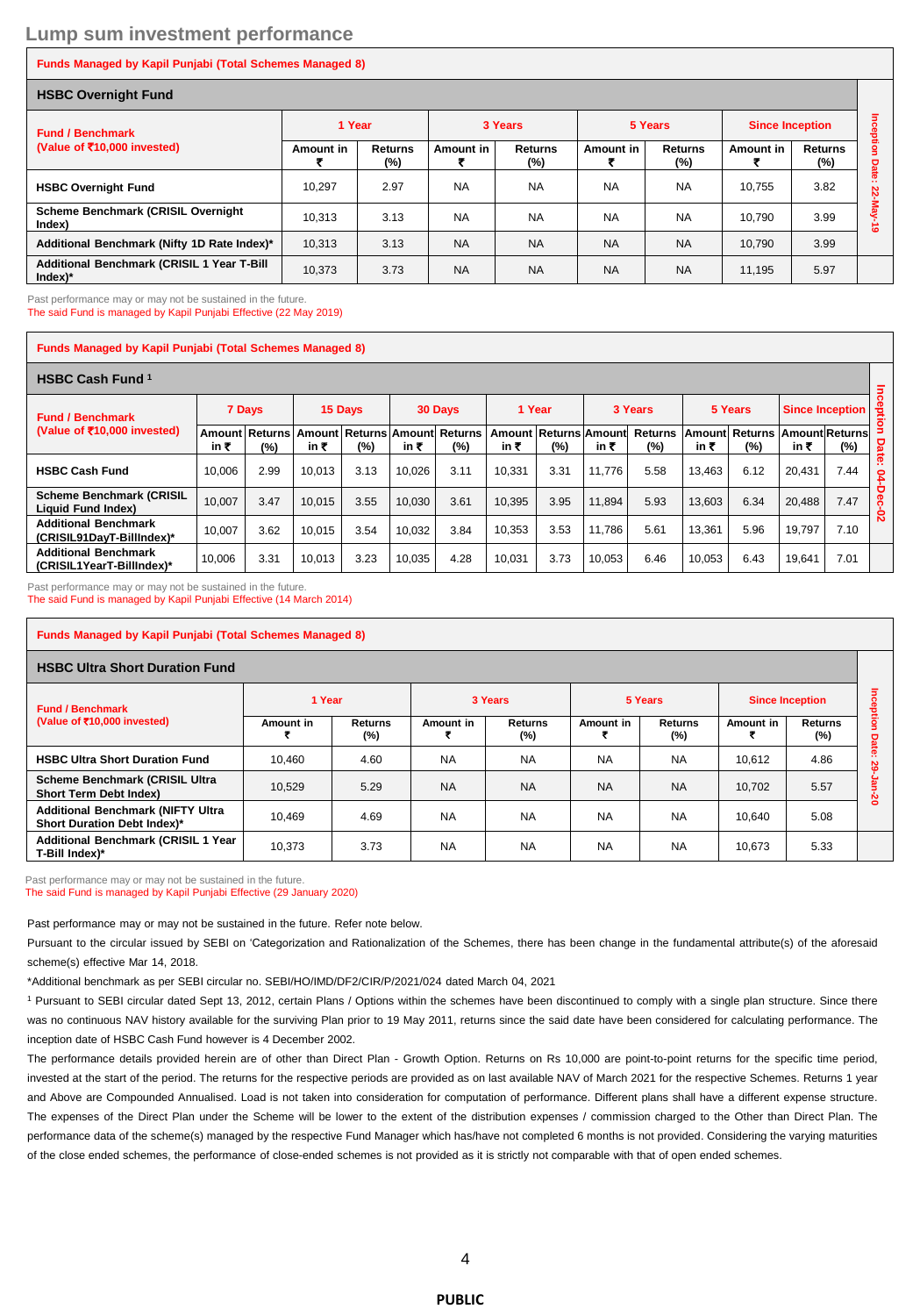#### **Funds Managed by Kapil Punjabi (Total Schemes Managed 8)**

| <b>HSBC Debt Fund</b>                                                |           |                          |           |                          |           |                       |                        |                          |        |
|----------------------------------------------------------------------|-----------|--------------------------|-----------|--------------------------|-----------|-----------------------|------------------------|--------------------------|--------|
| <b>Fund / Benchmark</b><br>(Value of ₹10,000 invested)               | 1 Year    |                          | 3 Years   |                          | 5 Years   |                       | <b>Since Inception</b> |                          |        |
|                                                                      | Amount in | <b>Returns</b><br>$(\%)$ | Amount in | <b>Returns</b><br>$(\%)$ | Amount in | <b>Returns</b><br>(%) | Amount in              | <b>Returns</b><br>$(\%)$ | o<br>ھ |
| <b>HSBC Debt Fund</b>                                                | 10,435    | 4.35                     | 12.643    | 8.10                     | 13.725    | 6.53                  | 34.548                 | 6.97                     | 0      |
| <b>Scheme Benchmark (CRISIL</b><br><b>Composite Bond Fund Index)</b> | 10.781    | 7.81                     | 13.229    | 9.74                     | 15.092    | 8.57                  | 35.450                 | 7.12                     | ន      |
| <b>Additional Benchmark (CRISIL 10)</b><br>year Gilt Index) *        | 10,438    | 4.38                     | 13.114    | 9.42                     | 14.229    | 7.30                  | 30.936                 | 6.33                     |        |

Past performance may or may not be sustained in the future.

The said Fund is managed by Kapil Punjabi Effective (18 February 2019)

| <b>Funds Managed by Kapil Punjabi (Total Schemes Managed 8)</b>    |           |                    |           |                          |           |                       |           |                           |                |  |  |
|--------------------------------------------------------------------|-----------|--------------------|-----------|--------------------------|-----------|-----------------------|-----------|---------------------------|----------------|--|--|
| <b>HSBC Low Duration Fund <sup>2</sup></b>                         |           |                    |           |                          |           |                       |           |                           |                |  |  |
| <b>Fund / Benchmark</b><br>(Value of ₹10,000 invested)             | 1 Year    |                    |           | 3 Years                  |           | 5 Years               |           | <b>Since Inception</b>    |                |  |  |
|                                                                    | Amount in | Returns<br>$(\% )$ | Amount in | <b>Returns</b><br>$(\%)$ | Amount in | <b>Returns</b><br>(%) | Amount in | <b>Returns</b><br>$(\% )$ | jation<br>Date |  |  |
| <b>HSBC Low Duration Fund</b>                                      | 10.296    | 2.96               | 10.633    | 2.06                     | 12.093    | 3.87                  | 16.264    | 5.83                      | n              |  |  |
| <b>Scheme Benchmark (CRISIL Low</b><br><b>Duration Debt Index)</b> | 10.653    | 6.53               | 12.471    | 7.61                     | 14.422    | 7.59                  | 19.779    | 8.27                      | o              |  |  |
| <b>Additional Benchmark (CRISIL 1 Year</b><br>T-Bill Index) *      | 10.373    | 3.73               | 12.074    | 6.46                     | 13.661    | 6.43                  | 17.717    | 6.89                      | ႙ၟ             |  |  |

Past performance may or may not be sustained in the future. The said Fund is managed by Kapil Punjabi Effective (18 October 2014)

Past performance may or may not be sustained in the future. Refer note below.

Pursuant to the circular issued by SEBI on 'Categorization and Rationalization of the Schemes, there has been change in the fundamental attribute(s) of the aforesaid scheme(s) effective Mar 14, 2018.

\*Additional benchmark as per SEBI circular no. SEBI/HO/IMD/DF2/CIR/P/2021/024 dated March 04, 2021

<sup>2</sup> Pursuant to SEBI circular dated Sept 13, 2012, certain Plans / Options within the schemes have been discontinued to comply with a single plan structure. Since there was no continuous NAV history available for the surviving Plan prior to 1 October 2012, returns since the said date have been considered for calculating performance. The inception date of HSBC Low Duration Fund however is 17 October 2006.

The performance details provided herein are of other than Direct Plan - Growth Option. Returns on Rs 10,000 are point-to-point returns for the specific time period, invested at the start of the period. The returns for the respective periods are provided as on last available NAV of March 2021 for the respective Schemes. Returns 1 year and Above are Compounded Annualised. Load is not taken into consideration for computation of performance. Different plans shall have a different expense structure. The expenses of the Direct Plan under the Scheme will be lower to the extent of the distribution expenses / commission charged to the Other than Direct Plan. The performance data of the scheme(s) managed by the respective Fund Manager which has/have not completed 6 months is not provided. Considering the varying maturities of the close ended schemes, the performance of close-ended schemes is not provided as it is strictly not comparable with that of open ended schemes.

#### **PUBLIC**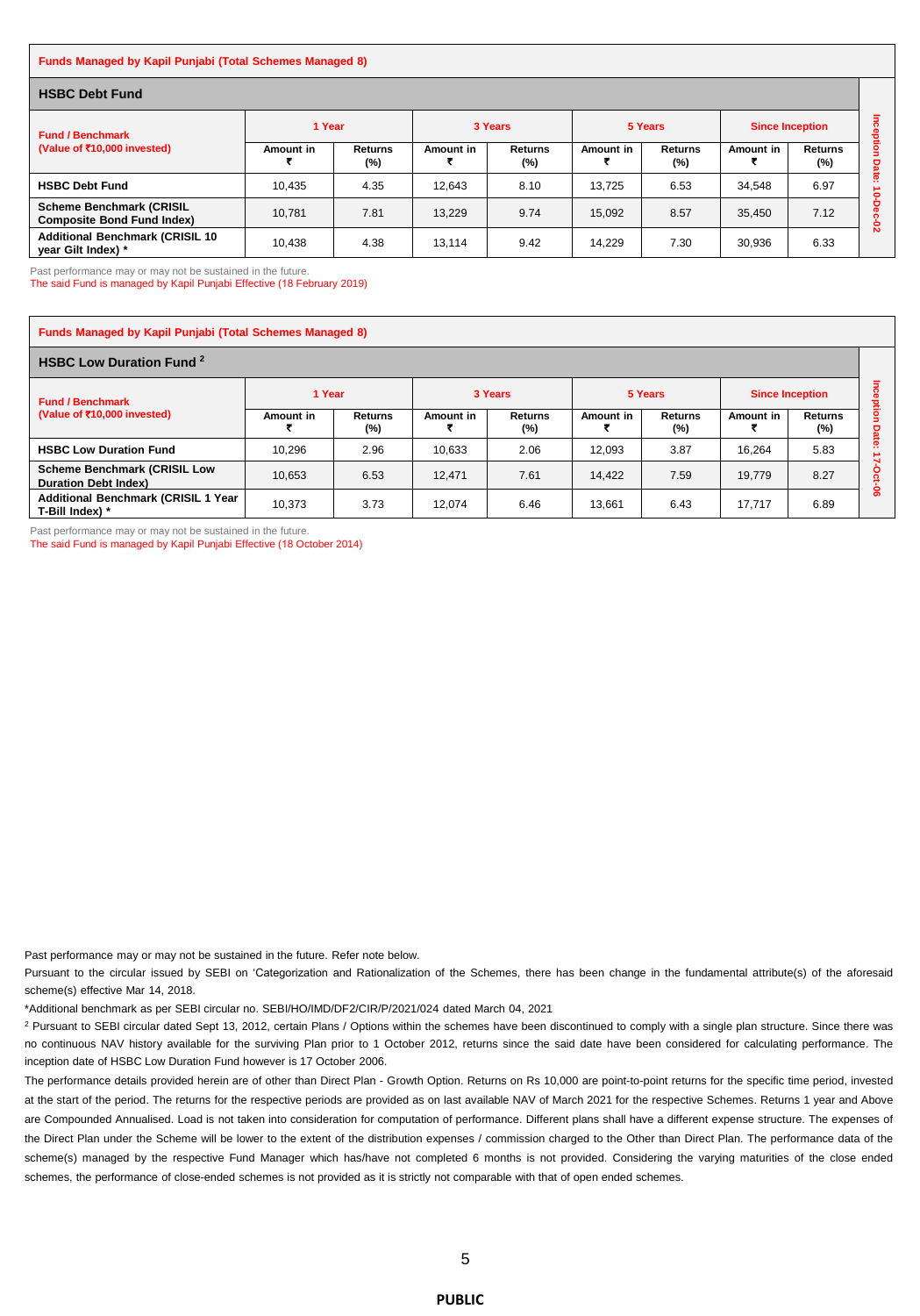#### **Lump sum investment performance**

#### **Funds Managed by Kapil Punjabi (For Debt Portion) (Total Schemes Managed 8) Funds Managed by Gautam Bhupal (For Equity portion) (Total Schemes Managed 7)**

| <b>HSBC Regular Savings Fund</b>                               |                  |                          |           |                          |           |                          |                        |                       |  |
|----------------------------------------------------------------|------------------|--------------------------|-----------|--------------------------|-----------|--------------------------|------------------------|-----------------------|--|
| <b>Fund / Benchmark</b><br>(Value of ₹10,000 invested)         | 1 Year           |                          | 3 Years   |                          | 5 Years   |                          | <b>Since Inception</b> |                       |  |
|                                                                | <b>Amount in</b> | <b>Returns</b><br>$(\%)$ | Amount in | <b>Returns</b><br>$(\%)$ | Amount in | <b>Returns</b><br>$(\%)$ | Amount in              | <b>Returns</b><br>(%) |  |
| <b>HSBC Regular Savings Fund</b>                               | 11.380           | 13.80                    | 12.284    | 7.07                     | 14.309    | 7.42                     | 43,036                 | 8.86                  |  |
| CRISIL Hybrid 85+15 - Conservative Index<br>(Scheme Benchmark) | 11.398           | 13.98                    | 13.489    | 10.45                    | 15.989    | 9.83                     | 40.977                 | 8.55                  |  |
| <b>CRISIL 10 Year Gilt Index (Additional</b><br>Benchmark) *   | 10.438           | 4.38                     | 13.104    | 9.43                     | 14.225    | 7.30                     | 26.907                 | 5.93                  |  |

Past performance may or may not be sustained in the future.

The said Fund is managed by Kapil Punjabi Effective (18 February 2019)

The said Fund is managed by Gautam Bhupal Effective (23 July 2019)

**Fund Manager - Neelotpal Sahai (For Equity) Total Schemes Managed - 5 Fund Manager - Ranjithgopal K A (For Equity) Total Schemes Managed - 1 Fund Manager - Kapil Punjabi (For Debt) Total Schemes Managed - 8**

| <b>HSBC Equity Hybrid Fund</b>                                                                            |           |                |                        |                |             |  |  |  |  |
|-----------------------------------------------------------------------------------------------------------|-----------|----------------|------------------------|----------------|-------------|--|--|--|--|
| <b>Fund / Benchmark</b>                                                                                   | 1 Year    |                | <b>Since Inception</b> |                |             |  |  |  |  |
| (Value of $\overline{5}$ 10,000 invested)                                                                 | Amount in | Returns<br>(%) | Amount in              | Returns<br>(%) | $\sim$<br>N |  |  |  |  |
| <b>HSBC Equity Hybrid Fund</b>                                                                            | 13.395    | 33.95          | 13.682                 | 13.23          |             |  |  |  |  |
| Scheme Benchmark (Composite index of CRISIL Composite<br>Bond Fund Index (30%) and S&P BSE 200 TRI (70%)) | 14.303    | 43.03          | 14.521                 | 15.93          | $\infty$    |  |  |  |  |
| Additional Benchmark (Nifty 50 TRI) *                                                                     | 14.989    | 49.89          | 14.689                 | 16.46          |             |  |  |  |  |

**Past performance may or may not be sustained in the future. Refer note below. The said Fund is managed by Neelotpal Sahai Effective (22 October 2018) The said Fund is managed by Ranjithgopal K A Effective (23 July 2019)**

**The said Fund is managed by Kapil Punjabi Effective (18 February 2019)**

Past performance may or may not be sustained in the future. Refer note below.

The Performance of HSBC Global Equity Climate Change Fund of Fund (managed by Priyankar Sarkar and Kapil Punjabi ) is not given since the scheme has not completed one year from the date of inception. Since inception returns are to be provided since the date of allotment of units.

Pursuant to the circular issued by SEBI on 'Categorization and Rationalization of the Schemes, there has been change in the fundamental attribute(s) of the aforesaid scheme(s) effective Mar 14, 2018.

\*Additional benchmark as per SEBI circular no. SEBI/HO/IMD/DF2/CIR/P/2021/024 dated March 04, 2021

The performance details provided herein are of other than Direct Plan - Growth Option. Returns on Rs 10,000 are point-to-point returns for the specific time period, invested at the start of the period. The returns for the respective periods are provided as on last available NAV of March 2021 for the respective Schemes. Returns 1 year and Above are Compounded Annualised. Load is not taken into consideration for computation of performance. Different plans shall have a different expense structure. The expenses of the Direct Plan under the Scheme will be lower to the extent of the distribution expenses / commission charged to the Other than Direct Plan. The performance data of the scheme(s) managed by the respective Fund Manager which has/have not completed 6 months is not provided. Considering the varying maturities of the close ended schemes, the performance of close-ended schemes is not provided as it is strictly not comparable with that of open ended schemes.

#### **PUBLIC**